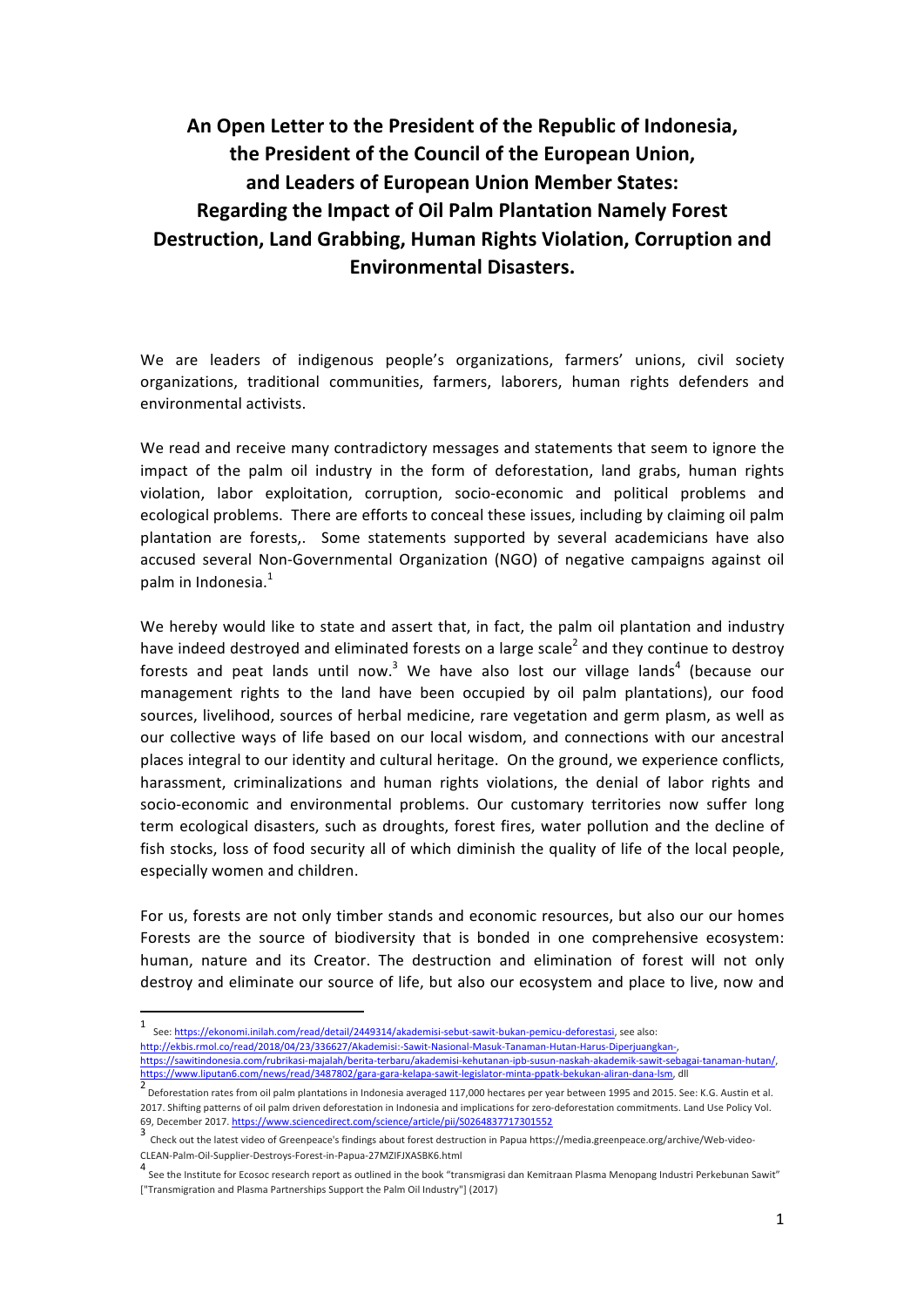for posterity. With the removal of forests our traditions, languages and traditional rituals vanish. All of this happens because of land clearing for large scale oil palm plantation controlled by local and foreign investors.

We are hunters and foragers, farmers and farm laborers, creating our food with our hands, knowledge and self-sufficient organizations. We have become disempowered economically because our economic systems have been relegated by the plantation-oriented economic system controlled by companies. In addition to that, our socio-cultural systems that support our collective living have been forcibly transformed into one that is individualistic and dependent on money. This has created social vulnerability and often sparked serious and prolonged social conflicts.

The companies promise compensations, damages and CSR (corporate social responsibility). But all of those cannot replace the value of our lost forests and lands, as well as the harmonious living with nature and our neighbours. The CSR projects cannot make up for our loss and suffering.

We are of the opinion that social justice and ecological sustainability are treated as words rather than obligations for action, not regarded as actual responsibilities of the corporations. Our rights in the estate-smallholder farming contract, part of the plantation licence requirements, are often not fulfilled. This is a legal violation since the obligation to fulfil the rights of the community has been prescribed in the Plantation Law (39/2014). But in reality, the companies often used this "nucleus-plasma" partnership model as a way to take over our forests and community lands.<sup>5</sup>

We have experienced how this economic model of palm oil plantation has ignored the principles of justice and robbed us of our rights (men, women, the elderly, children and future generations) to continue to exist on our own land. The palm oil companies have appropriated all and we are now forced to work as informal laborers for palm oil industries. Our rights as (male and female) laborers are also ignored, our strength is drained but we are given wages below the minimum standard, we are discriminated against, the women are not given menstrual leave, are vulnerable to sexual harassment, are not provided with decent toilets, are provided poor quality food and water, are not given the freedom of expression, of opinion and of association, are vulnerable to diseases and work accidents, are not provided with health insurance neither for when they are sick or injured in work accidents, and to add to this, they are vulnerable to sudden termination of employment<sup>6</sup>.

We, small-scale farmers and planters are also marginalized in the whole supply chain of the palm oil industry. As small-scale planters, we cannot determine the price because it is controlled by the companies. We also have not received any protection of land tenure because of the difficulty of obtaining such recognition by the government.

We have no adequate instruction in the knowledge of plantation business management. We are also kept away from having access to capital by the financial sector. There is an oil palm fund management policy that directs funds to the development of smallholder plantations,

<u> 1989 - Johann Stein, marwolaethau a bh</u>

<sup>5</sup> See the Institute for Ecosoc research report set forth in the book "The Plantation Industry and Human Rights" (2014) and "Transmigration and Plasma Partnerships Support the Palm Oil Industry" (2017)

<sup>6&</sup>lt;br>Results of Women's Solidarity Research with Sawit Watch 2010 and Female Solidarity Investigation Data Kendari 2015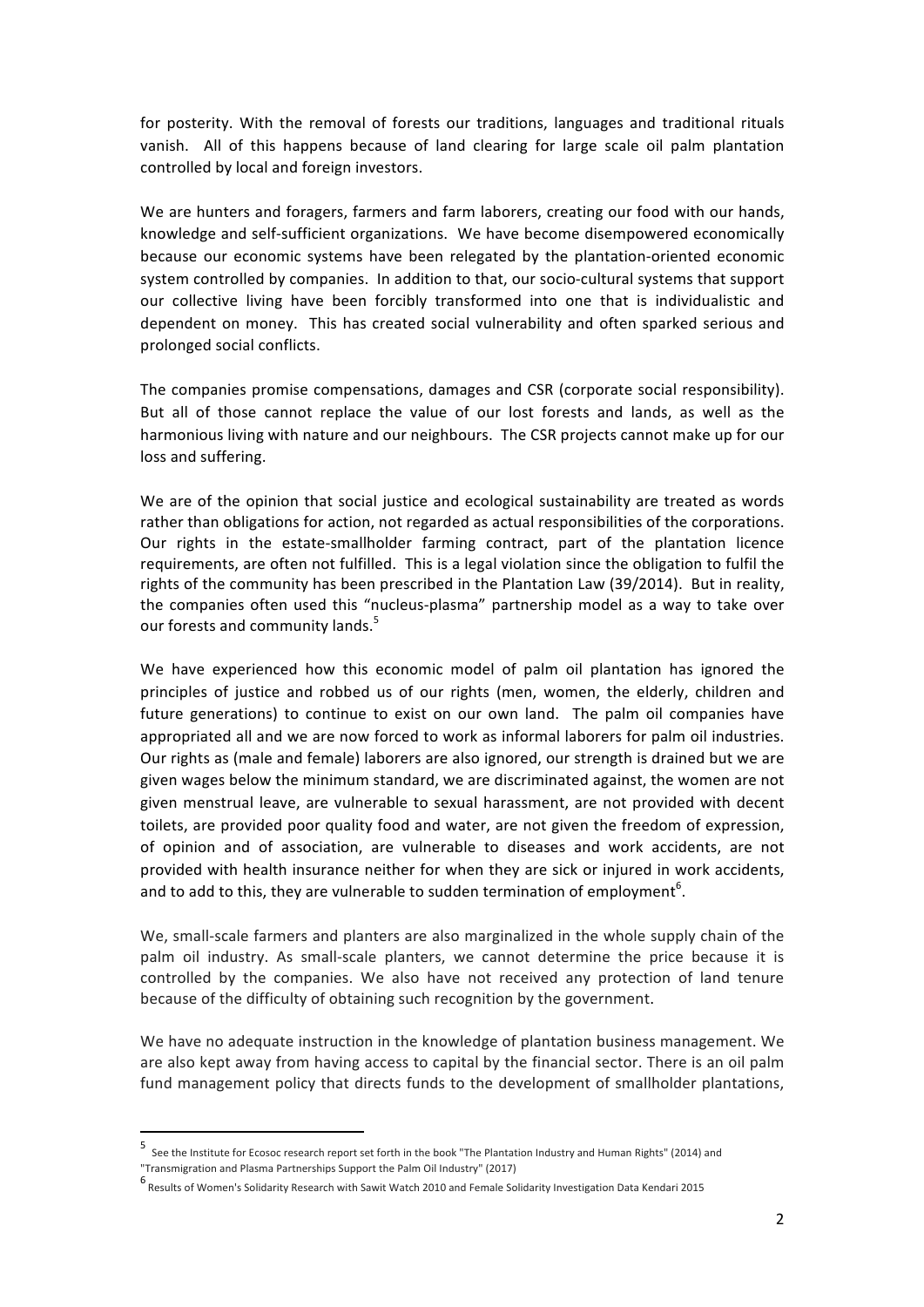but the funds are instead diverted as subsidy for the development of biodiesel<sup>7</sup>, such as the those received by five large-scale oil palm companies in 2017, namely Wilmar Group, Musim Mas Group, Darmex Agro Group, First Resources and Louis Dreyfus Company (LDC)<sup>8</sup>.

We perceive and feel that the policies of the plantation business, the palm oil trade and industry have deviated a long way from, and are contrary to, the constitutional ideals of justice and social welfare. In the investors' interest, regulations on licensing and on management of oil palm plantation funds have been lifted.

We understand that the oil palm sector contributes to the national economy with export value reaching 15% of total Indonesian exports $^9$ . However, using that figure as the sole basis for policy-making is inappropriate. The foreign exchange revenue claims are also inaccurate since much of the export earnings are actually deposited in tax haven countries. At the same time, the oil palm industry also has a major negative impact on basic rights and survival of the people, indigenous peoples, farmers, laborers and the environment.

We see that the government is serving the interests of financiers rather than the interests of communities and smallholders. Moreover, for the sake of growth and investment, licensing, tax and export facilities are generously given out to foreign investors<sup>10</sup>. As a result, the grip of the holders of capital over oil palm resources in Indonesia is so strong. All the links in the supply chain are under control of a handful of capital owner, some of them the richest people in Indonesia: from the land to the palm oil mills and processing plants all the way to the trading floor. $^{11}$ 

They control the palm oil supply chain in Indonesia and internationally from Singapore and Malaysia<sup>12</sup>. They are foreign tycoons that have been served by the government and are considered worthy of commendations as contributors of foreign exchange revenue.

We see that the claims of foreign exchange earners are inappropriate or "careless", because the profits are actually kept in tax haven countries. They are actually tax evaders causing losses to the state. Asian Agri Group, for example, was proven to have done just that. Some of the bosses in the oil palm industry have made a commitment to clean up the supply chain from the practices of deforestation and peat degradation, and promise to respect human rights. In fact, however, these pledges have not been implemented.<sup>13</sup>

<u> 1989 - Johann Stein, marwolaethau a bh</u>

<sup>7&</sup>lt;br>See the KPK report (2016). Study of Palm Oil Commodity Management System. Directorate of Research and Development of the Deputy for the Prevention of Corruption Eradication Commission

<sup>8&</sup>lt;br>See the KPK report (2016). Study of Palm Oil Commodity Management System. Directorate of Research and Development of the Deputy for the Prevention of Corruption Eradication Commission.

<sup>9</sup> Central Agency for Statistics [Badan Pusat Statistik] (2017). Indonesia's Export Data for 2017.

<sup>10</sup> TuK Indonesia study (2015) showed that there ware 29 tycoons behind 25 oil palm businesses controlling more than five million hectares, among them Sinar Mas Group, Wlimar Group and Surya Damai Group. This is made possible due to state facilitation and illegalities. Wilmar and Sinar Mas Group could own more land than prescribed in the Agriculture Minister's Regulation No. 26 of 2007 on Guidelines on Plantation Business Licenses that every corporate group can own only 100.000 hectares in every province. Companies under Wilmar Group, Darmex Agro, Musim Mas, First Resources and Louis Dreyfus Company, have also received subsidy from the Plantation Fund Management Agency.

<sup>11</sup> See: https://www.forbes.com/indonesia-billionaires/list/2/#tab:overall, accessed on 05 Mei 2018;

<sup>12</sup> According to AURIGA Foundation study by following the money (downstream-upstream tracing of profits in Indonesia and the network in neighboring countries) is is apparent that the network of chains of national oil palm profits lead to major companies based in Malaysia and Singapura, (AURIGA, 2016).

<sup>13</sup> See: Greenpeace's Report "Moment of truth " http://m.greenpeace.org/seasia/id/high/press/Sejumlah-Merek-Global-Masih-Enggan-Transparan-Soal-Rantai-Pasok-Sawit/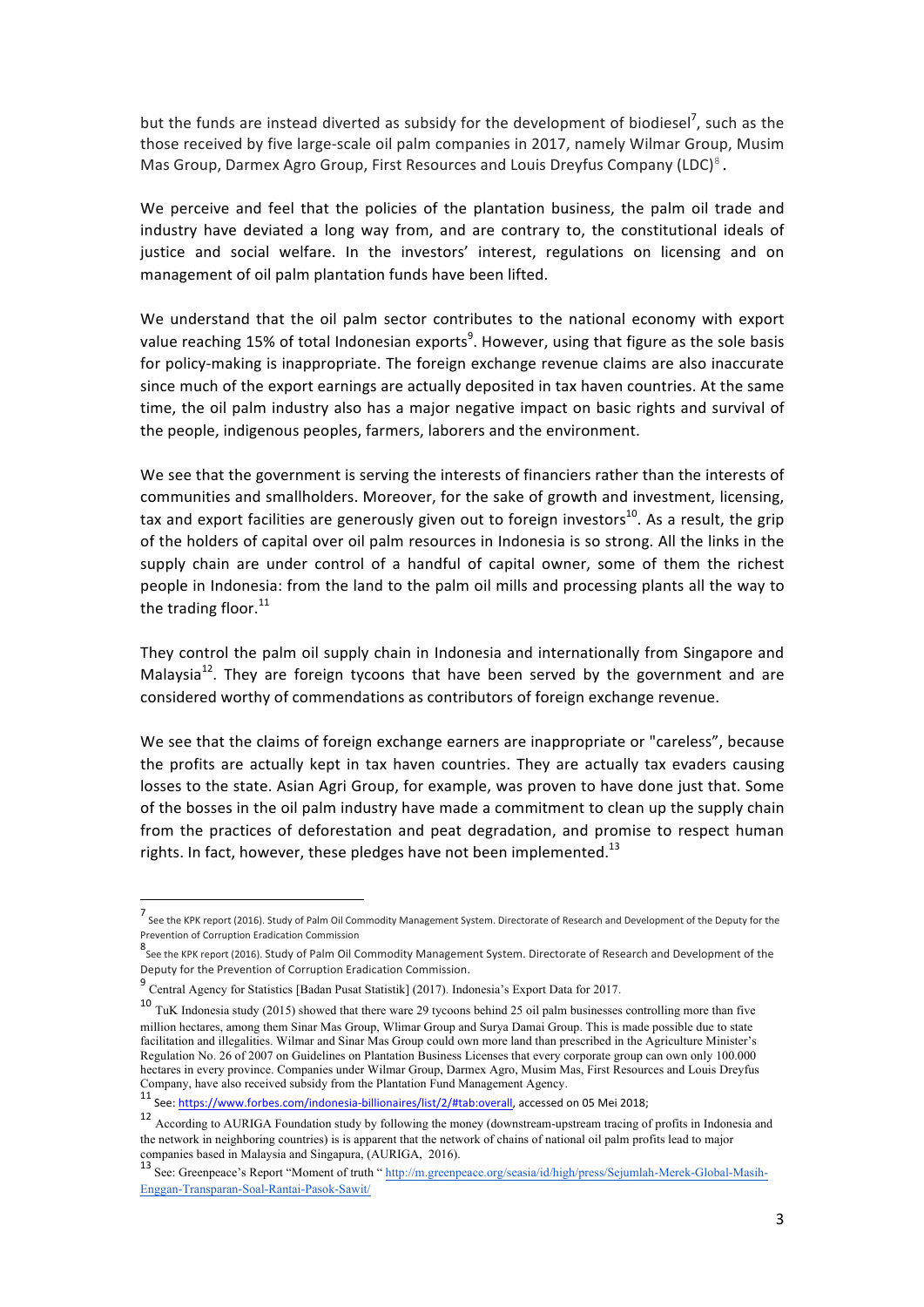Compared to these companies, we smallholders are more tax compliant. Our income tax (Income Tax Article 22) is directly deducted from every sale and purchase transaction of our oil palm fruit bunches. Meanwhile, the oil palm companies are not compliant in paying taxes. In 2015, the corporate compliance rate is only 46.34%. The state loses potential tax revenue of IDR 18 trillion annually from non-compliance.<sup>14</sup>

We are often accused of being "unpatriotic" by our own government, when we cry out for our rights as Indonesian citizens, which are taken from us at the advantage of investors. We know that the claims were actually started by those foreign investors who want to perpetuate and sustain their profitable business in our country.

We have repeatedly sent letters, engaged in dialogue and held rallies before government offices, the parliament, the National Commission for Human Rights and corporate offices to speak out about injustices and grievances over land grabbing, loss of livelihoods and food security, forest destruction and environmental pollution, low wage labor, corruption, criminalization, violence and human rights violations experienced by communities, farmers, laborers and activists $^{15}$ .

Policies and bad practices of the oil palm plantation industry have contributed to the occurrence of agrarian conflict of 659 cases, with 208 cases occurring in the plantation sector, covering a land area of at least 530,491.87 hectares and sacrificing 652,738 families<sup>16</sup>. Conflicts between oil palm plantation companies and communities in particular have continued to expand, with the number of cases continuing to rise to 717 cases to date. These cases have not been resolved. $17$ 

Therefore, we urge the Government of Indonesia to:

 

- 1. Be consistent and abide by the constitution in the administration of land and reform the governance of agrarian resources in line with the 1945 Constitution and the 1960 Agrarian Law, especially Article 33 of the 1945 Constitution which asserts that the main goal of the management of agrarian resources of this nation is the greatest prosperity and welfare of the whole people, not for a handful of people or groups.
- 2. Implement real agrarian reforms, provide certainty of protection, respect and fulfilment of land rights to indigenous peoples and poor farmers (men and women), and abolish the injustice in the control of agrarian resources. If the government ignores this, it means that the government violates the Constitution.
- 3. Immediately strengthen and issue a regulatory policy for the moratorium on the issuance permits for oil palm plantations in forests, on peat and in other areas, to allow time for a re-organization of natural resource governance, in particular the oil

<sup>14&</sup>lt;br>See the KPK report (2016). Study of Palm Oil Commodity Management System. Directorate of Research and Development of the Deputy for the Prevention of Corruption Eradication Commission.

<sup>15</sup> See ELSAM publication, 2010, Human Rights Violations in Oil Palm Plantations PT. PP Lonsum Tbk, North Sumatera (https://lama.elsam.or.id/downloads/1372924048\_Pelanggaran\_HAM\_di\_Keri\_Perkebunan\_Kelapa\_Sawit\_PT\_PP\_Lonsum\_Sumatera\_Utara.pdf) and Large Palm Oil Scandal, Employment Breaches Behind the Names of Big Brands, Amnesty International, 2016 (https: / /www.amnesty.org/download/Documents/ASA2151842016INDONESIAN.PDF) 

<sup>16</sup> In 2015-2017 there were 1.361 agrarian disputes covering an area of 2.185.948 hectares and 848.197 direct victims. Around 40 % are connected to conflicts caued by oil palm plantation companies. See further, KPA's Annual Report: Reforma Agraria di Bawah Bayang Investasi [Agrarian Reform in the Shadow of Investments, 2017.

<sup>17&</sup>lt;br>See: https://www.infosawit.com/news/5240/sawit-watch-tanggapi-komentar-kabarhakam, accessed on May 1, 2018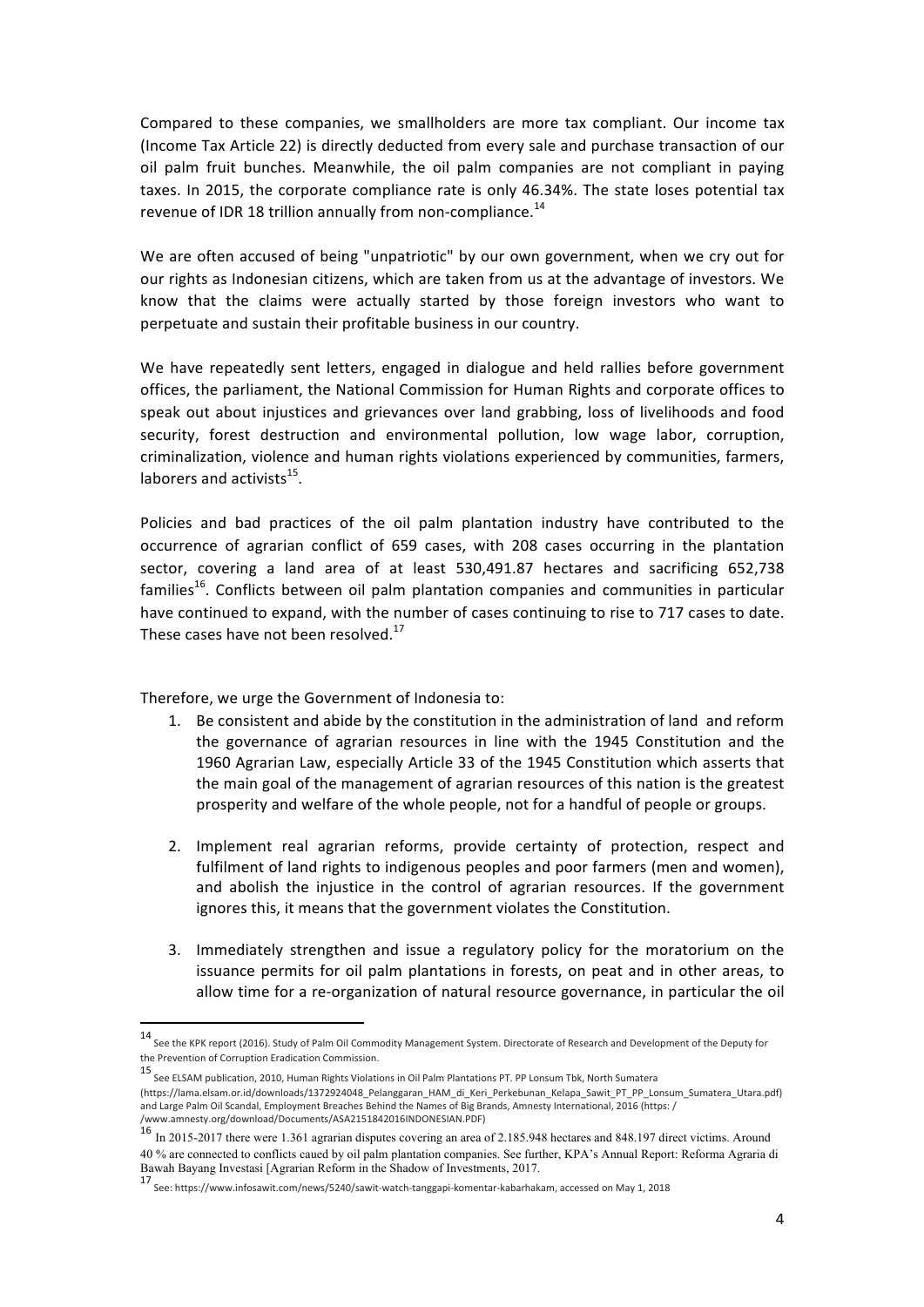palm plantation sector. Immediately build and organize integrated land control and ownership information system (spatial and numerical), as well as land-based licensing arrangements within and between ministries/agencies in a manner that is transparent and accessible by the community.

- 4. We ask the President of the Republic of Indonesia to instruct the relevant ministries/agencies - with the coordination and supervision of the Corruption Eradication Commission (KPK) - to conduct a review and evaluation of various business permits for oil palm plantations and Hak Guna Usaha (HGU) based on human rights, justice and environmental sustainability. This review should be conducted transparently and accountably.
- 5. Immediately take decisive action against oil palm companies engaged in environmental destruction and tax evasion that are causing tremendous loss to the State.
- 6. Impose stringent penalty onto state apparatus and revoke permits and concessions from oil palm plantation companies that are involved in various forestry and environmental crimes, violations human rights and labor rights, and corruption. Impose sanctions on companies by mandating the restoration and rehabilitation of damaged and lost environment.
- 7. Immediately resolve agrarian conflicts fairly, recognise, restore and rehabilitate the rights of indigenous peoples and local communities, oil palm farmers, and oil palm plantation workers, both men and women, forest crime victims affected by the oil palm plantation industry.
- 8. Immediately audit the nucleus-plasma partnership program due to the fact that many companies do not fulfil the plasma obligation of the communities.
- 9. Immediately correct the policy of oil palm plantation fund management as mandated by Plantation Law  $(39/2014)$  and abolish the use of funds for the subsidy of biodiesel development program.
- 10. Immediately develop policies for and facilitate the programs for the strengthening and empowerment of oil palm small holders development based on the principles and standards of sustainability, fairness, the respect for human rights and selfreliance.
- 11. Immediately improve the living standards and the occupational standards of workers (men and women) in plantation companies in accordance with national and international provisions. In particular - ensure wages received are in accordance with the decent living standards for the workers and their families; - provide health insurance, including women's reproductive health and occupational safety; guarantee freedom of expression and association; - abolish modern forms of slavery and protect children from economic exploitation; - implement and enforce regulations adequately and effectively; - punish third parties, businesses and employers who violate workers' rights; - restoring workers' rights; and-build a accessible and secure complaints mechanism.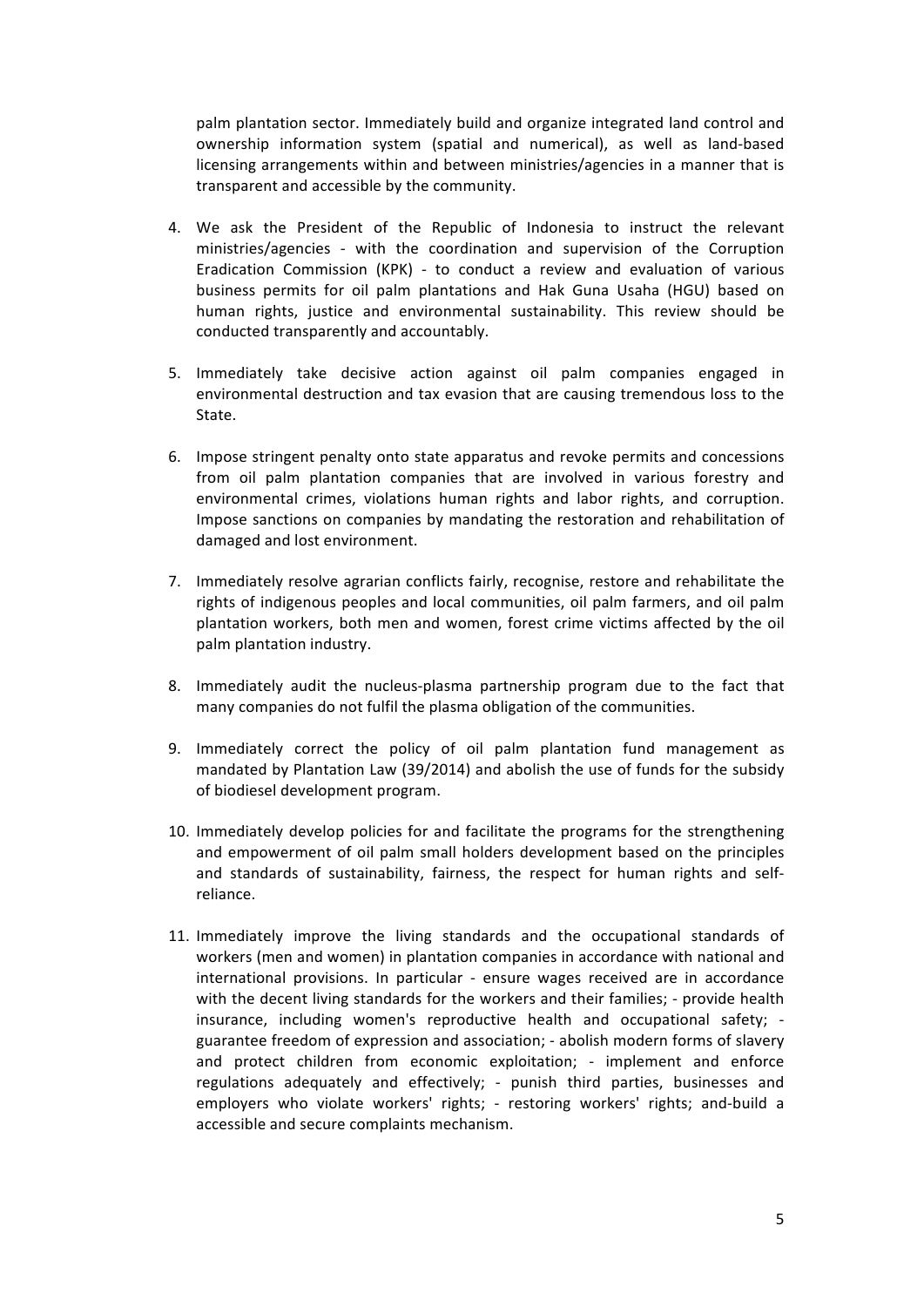12. Ensure that police/military officers are not employed by companies for security, do not use militaristic approach in problem-solving, and are not involved in intimidation and violence against the community members and workers.

We take note of the following document "Palm Oil and Deforestation of the Rainforests",  $^{18}$ which states that the development of the palm oil industry is a major cause of forest loss and climate change. Moreover, in the context of the revision of the EU Renewable Energy Directive (RED II), the European Parliament is proposing to end the policy of support for palm oil biodiesel as of  $2021.<sup>19</sup>$ 

The Parliament's position at this stage is only a proposal and not a decision of the EU on biofuel policy. If the EU was to adopt this proposal, the use of biofuels and bio-liquids produced from palm oil would not count towards the EU's renewables energy targets. In other words, palm oil biofuels could continue to be used and imported into Europe, but governments would likely withdraw subsidies and other promotion schemes for palm oil based biodiesel.<sup>20</sup>

The negotiations are still ongoing, and there is concern that several EU governments oppose the Parliament's proposals. Also, the largest palm oil producing countries, Indonesia and Malaysia, are lobbying, alongside petrol companies, to overturn the proposed changes in law. 

To respond to the said policy brief, we hereby stated that:

<u> 1989 - Johann Stein, marwolaethau a bh</u>

- 1. We agree with the European Parliament's proposed change of policy. The EU should ensure that renewable energy is only sourced from businesses that are eco-friendly, equitable and respectful of human rights. Palm oil-based biodiesel clearly does not meet these principles, as shown by the emergence of various social, economic and environmental problems.
- 2. In relation to all other imports of palm oil, we urge the EU to uphold and promote the highest protection for small-scale oil palm farmers who make a living from the cultivation of oil palm plants. The EU should promote labor rights for men and women working in oil palm plantations.
- 3. We call on the European Parliament, the European Commission and the EU Member States to improve policy standards in all its economic trade agreements, not least in relation to the use of palm oil. Its policies must adhere to human rights principles and instruments, respect and protect the rights of indigenous peoples, local communities, oil palm farmers and oil palm workers, and improve access to justice and support sustainable development without removing more forests and peatlands.

19 https://sawitindonesia.com/rubrikasi-majalah/kinerja/indonesia-tidak-rugi-boikot-sawit-ke-eropa/ accessed on 20 April 2018

<sup>18</sup> http://www.europarl.europa.eu/sides/getDoc.do?pubRef=-//EP//TEXT+TA+P8-TA-2017-0098+0+DOC+XML+V0//EN. Accessed 4 May 2018.

<sup>20</sup> https://eeas.europa.eu/headquarters/headquarters-homepage/38780/arahan-energi-terbarukan-uni-eropa-dan-dampaknya-terhadapminyak-sawit\_id. acessed on 4 May 2018.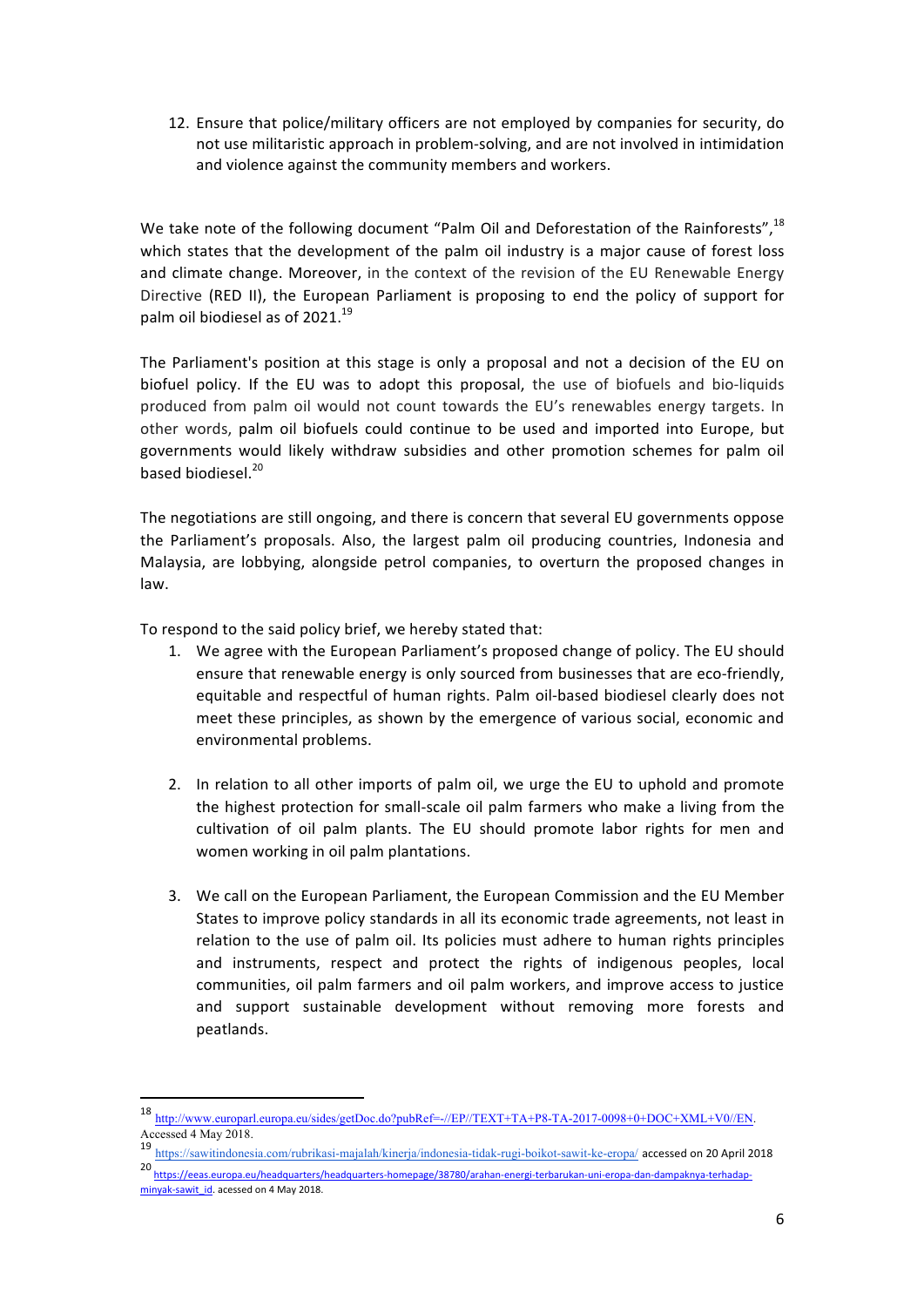This concludes the open letter we are submitting. Thank you for your attention and support.

Jakarta, 22th of May 2018

Our sincere regards,

Supporters and signatories of this Open Letter:

- 1. Franky Samperante, Yayasan Pusaka, Jakarta
- 2. Kartika Sari, PROGRESS, Palangkaraya, Kalimantan Tengah
- 3. Nur Hidayati, Eksekutif Nasional WALHI (Wahana Lingkungan Hidup Indonesia), Jakarta
- 4. Sri Palupi, The Institute for Ecosoc Rights, Jakarta
- 5. Andi Mutaqien, ELSAM, Jakarta
- 6. Timer Manurung, AURIGA, Jakarta
- 7. Amir Mahmud, Sajogyo Institut, Bogor, Jawa Barat
- 8. Asfinawati, Yayasan Lembaga Bantuan Hukum Indonesia, Jakarta
- 9. Supriyadi Wirya, Solidaritas Organisasi Masyarakat Sipil (SOS) untuk Tanah Papua, Jayapura, Papua *(Civil Organization Solidarity for Papua Land)*
- 10. Sutomo Agus, LinKAr Borneo, Pontianak, Kalimantan Barat
- 11. Valentinus Dulmin, activist for JPIC OFM Indonesia, Jakarta.
- 12. Ahmad Sja, Padi Indonesia, Balikpapan, Kalimantan Timur
- 13. Made Ali, Jikalahari, Riau
- 14. Isnadi Esman, Jaringan Masyarakat Gambut Riau, Pekanbaru, Riau (Riau Peatland *Society Network)*
- 15. Dewi Kartika, Konsorsium Pembaruan Agraria (KPA), Jakarta *(Agraria Reform Consortium)*
- 16. Adriansa Manu, Partai Rakyat Pekerja (PRP), Kota Palu, Sulawesi Tengah *(Working People Party)*
- 17. Lahmudin Yoto, Yayasan Tanah Merdeka, Palu, Sulawesi Tengah
- 18. Firman Algintara, SMIP-ST (Serikat Mahasiswa Indonesia Progresif Sulawesi Tengah, Palu, Sulawesi Tengah (Progressive Indonesian Student Alliaance for Central *Sulawesi)*
- 19. Erwin Basrin, Akar Foundation, Bengkulu
- 20. Ps. Anselmus Amo, MSC, Merauke Archdiocese, Papua
- 21. Rudi HB Daman, Gabungan Serikat Buruh Indonesia (GSBI), Jakarta *(Indonesian Labor Union Unity)*
- 22. Puspa Dewy, Solidaritas Perempuan, Jakarta *(Female Solidarity)*
- 23. Edi Sutrisno, TUK Indonesia, Jakarta.
- 24. Ronald Manufandu, Jaringan Kerja Rakyat Papua (Jerat), Jayapura, Papua (Papuan *People Working Network)*
- 25. Ismail Keikyera, Dewan Indigenous peoples Momuna (DMAM), Yahukimo, Papua *(Momuna Society Cultural Council)*
- 26. Ferry Rangi, Celebes Institut, Palu, Sulawesi Tengah
- 27. Rachmi Hertanti, Indonesia for Global Justice, Jakarta
- 28. Robertino Hanebora, Yerisiam Tribe, Sima Village, Nabire District, Papua
- 29. Muliadi, Petak Danum Foundation, Kapuas District, Kalimantan Tengah
- 30. Merah Johansyah, Jaringan Advokasi Tambang (JATAM), Jakarta *(Mining Advocacy Network)*
- 31. Dimas N. Hartono, Central Kalimantan Walhi, Palangkaraya, Kalimantan Tengah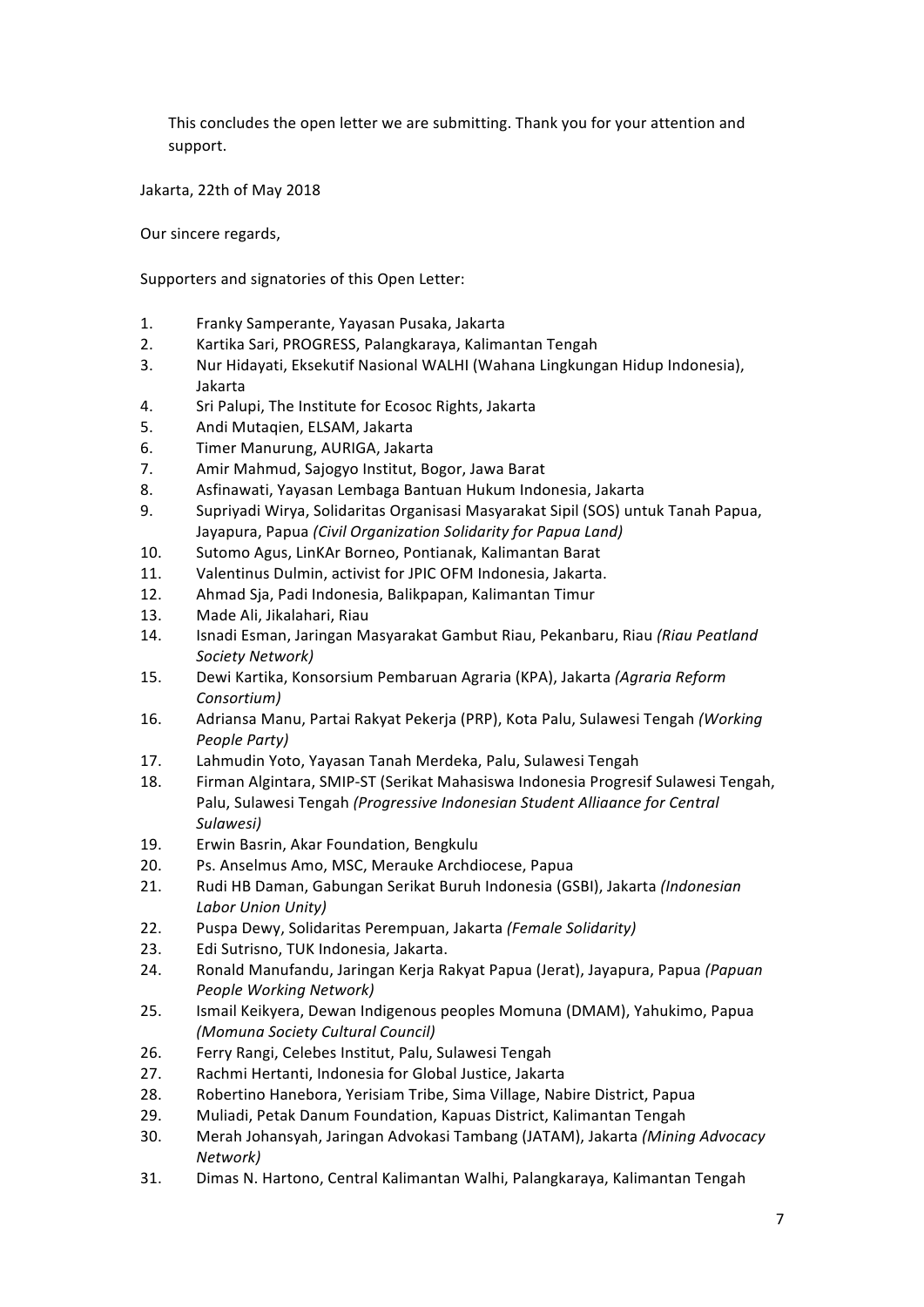- 32. Gemma Ade Abimanyu, Betang Borneo Foundation, Palangkaraya, Kalimantan Tengah
- 33. Ps. Frans De Sales Sani Lake, SVD, JPIC Kalimantan, Palangkaraya, Kalimantan Tengah
- 34. Ismet Inoni, DPP GSBI (Gabungan Serikat Buruh Indonesia), Jakarta *(Indonesian Labor Union Alliance)*
- 35. Yuliana Langowuyo, Sekretariat Keadilan Perdamaian dan Keutuhan Ciptaan (SKPKC) Fransiskan Papua, Jayapua, Papua *(Secretariat for Justice, Peace and Integrity of Creation)*
- 36. Pius Ginting, Aksi Ekologi dan Emansipasi Rakyat (AEER), Jakarta (People's Econology *and Emancipation Action)*
- 37. Kartini Samon, GRAIN, Jakarta
- 38. Rahmawati Retno Winarni, TuK Indonesia, Jakarta
- 39. Markus Binur, Papuan Jungle Association, West Papua
- 40. Haris Azhar, Lokataru Foundation, Jakarta
- 41. Kiki Taufik, Greenpeace Indonesia, Jakarta
- 42. Pdt. Dora Balubun, STh, Keadilan Perdamaian Keutuhan Ciptaan (KPKC) GKI Tanah Papua, Jayapura, Papua (*Justice, Peace and Integrity of Creation*)
- 43. Akmal Palindo, Aliansi Gerakan Reforma Agraria (AGRA), Palu, Sulawesi Tengah *(Agraria Reform Movement Alliance)*
- 44. Inda Fatinaware, Sawit Watch, Bogor, Jawa Barat
- 45. Zulfikar Arma, Jaringan Komunitas Indigenous peoples Aceh, Banda Aceh, Nanggroe Aceh Darussalam *(Aceh Indigenous peoples Community Network)*
- 46. Feri Irawan, Perkumpulan Hijau, Jambi
- 47. Abdul Rahman Nur, Law Faculty of Andi Djemma University, Palopo, Sulawesi Selatan
- 48. Dahniar Andriani, Perkumpulan HUMA, Jakarta
- 49. Yoyon Pardianto, Pang Uteun, Ujung Tanah Village, Samadua sub-district, Aceh Selatan District, Nanggroe Aceh Darussalam
- 50. Prof. Afrizal, Andalas University, Padang, Sumatera Barat
- 51. Herwin Nasution, OPPUK (Organisasi Penguatan dan Pengembangan Usaha-usaha Kerakyatan), Medan, Sumatera Utara *(Organization for the Strengthening and Development of Community Based Business)*
- 52. Natal Sidabutar, Serikat Buruh Perkebunan Indonesia (SERBUNDO), Medan, Sumatera Utara (Plantation Labor Union of Indonesia)
- 53. Eva Bande, Serikat Farmer Pejuang Tanah Air, Kab Banggai, Sulawesi Tengah
- 54. Sainal Abidin, Chief of BRWA Wilayah Sulawesi Selatan, Palopo, Sulawesi Selatan
- 55. Edward Foitngil, KOMARI Papua, Manokwari, Papua Barat
- 56. Yohanes Akwan, DPD GSBI (Gabungan Serikat Buruh Indonesia) Papua Barat, Manokwari, Papua Barat
- 57. Servo Tuamis, Keerom Indigenous peoples Council, Arso, Keerom, Papua
- 58. Dominika Tafor, youth activist for Yimnawai Gir tribe, Arso, Keerom, Papua
- 59. Sulfianto, Perkumpulan Panah Papua, Manokwari, Papua Barat
- 60. Simon Soren, Ikatan Pemuda Pelajar Mahasiswa Iwaro, Sorong, Papua Barat
- 61. Zulkifli Gampo Chino, Kapa indigenous peoples, Pasaman, Sumatera Barat
- 62. Beatrix Gebze, El Adpper, Merauke, Papua
- 63. Muhammad Kosar, Jaringan Pemantau Independen Kehutanan (JPIK) Bogor, Jawa Barat
- 64. Kornelis Kindom, palm oil laborer, Merauke, Papua
- 65. Majid, Serikat Tani Kubu Raya, Kalimantan Barat
- 66. Suno, Komite Nelayan Pantai Selatan, Kubu Raya, Kalimantan Barat (South Beach *Fisherman Committee)*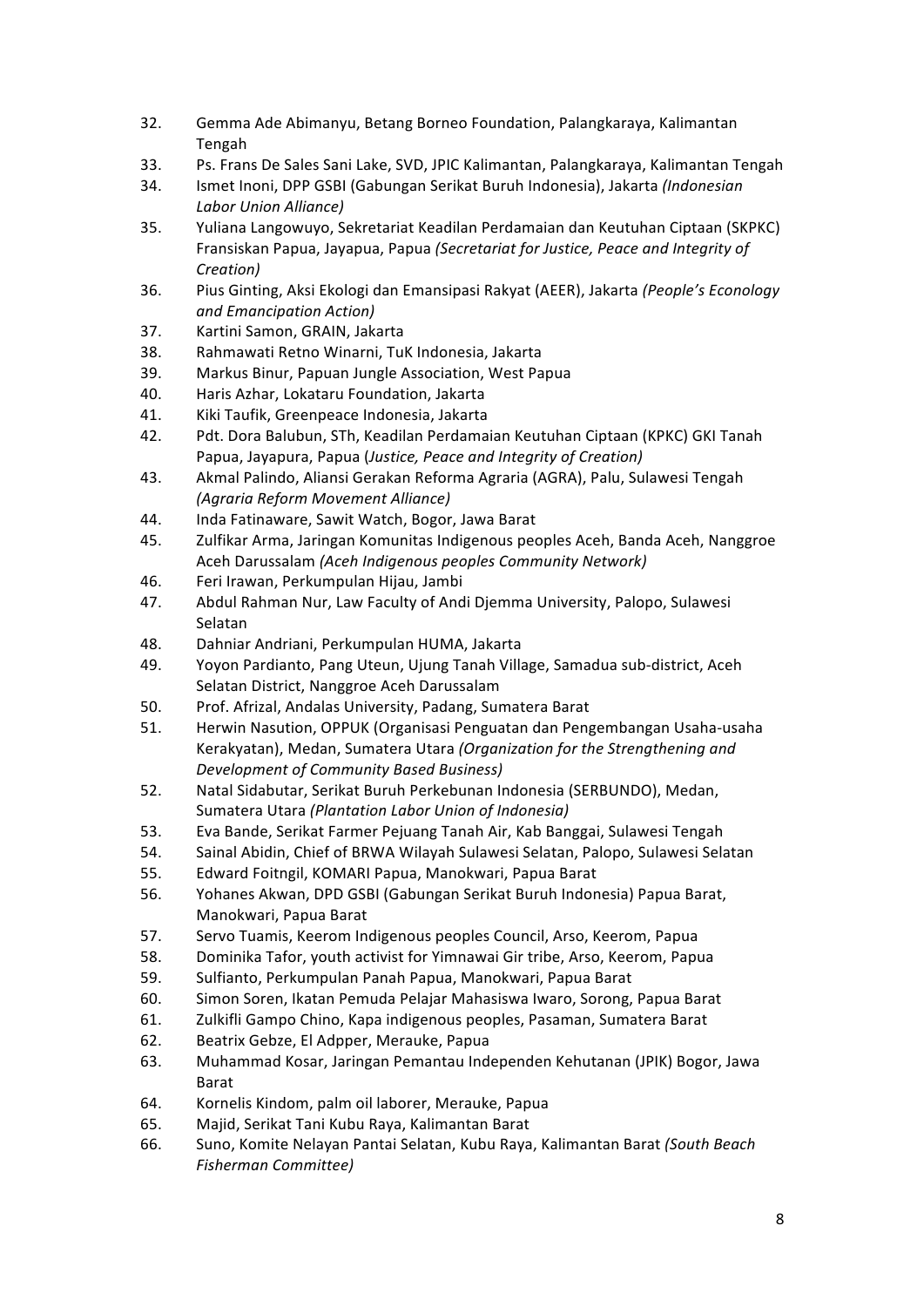- 67. Ayan Susanto, Koperasi Produsen Pelunjung Jaya, Sanggau, Kalimantan Barat *(Producer's Cooperative)*
- 68. Ayub, Palm Oil farmer Desa Olak-olak, Kubu Raya, Kalimantan Barat
- 69. Nurul Ikhsan, Yayasan Hutan Alam dan Lingkungan Aceh (HAKA), Banda Aceh, Nanggroe Aceh Darussalam
- 70. Amran Tambaru, Yayasan Merah Putih Palu, Sulawesi Tengah
- 71. Kurniawan Sabar, Institute for National and Democracy Studies (INDIES), Jakarta
- 72. Moh. Ali, AGRA (Aliansi Gerakan Reforma Agraria), Jakarta
- 73. Martin Hadiwinata, Kesatuan Nelayan Tradisonal Indonesia (KNTI), Jakarta *(Traditional Fishermen of Indonesia)*
- 74. Syahrul M, Paser indigenous peoples, Kalimantan Timur
- 75. Emma Malasemme, Wongkey Institute, Sorong, Papua Barat
- 76. Fecky Mobalen, Papua Forest Watch, Sorong, Papua Barat
- 77. Imran Tomura, Komunitas Teras, Kendari, Sulawesi Tenggara
- 78. I Ngurah Suryawan, Literature and Culture Faculty, Papua University, Manokwari, Papua Barat
- 79. Patrik Furima, Chief of Kaimana Papuan Cultural Council, Kaimana, Papua Barat
- 80. Linda Rosalina, Forest Watch Indonesia, Bogor, Jawa Barat
- 81. Ps. Paul Rahmat, SVD, Vivat International Indonesia, Jakarta
- 82. Rifai, Yayasan Citra Mandiri, Mentawai, Sumatera Barat
- 83. Agung, Persatuan Farmer Polanto Jaya, Desa Polanto Jaya, Rio Pakava, Kab. Donggala, Sulawesi Tengah *(Farmers' Union of Polanto Jaya)*
- 84. Nurhani Widiastuti, Bentara Papua, Manokwari, Papua Barat
- 85. Wilianita Selviana, Front Aksi untuk Rano Poso, Poso, Sulawesi Tengah
- 86. Esau Yaung, Papuan Conservation, Manokwari, Papua Barat
- 87. John Muhammad, Konvenor Partai Hijau Indonesia, Jakarta
- 88. Robertus Meyanggi, indigenous peoples youth, Kampung Anggai, Boven Digoel, Papua
- 89. Naomi Marasian, Perkumpulan Terbatas untuk Pengkajian dan Pemberdayaan Indigenous peoples (Pt PPMA) Papua, Jayapura, Papua
- 90. Tigor Hutapea, SH, Public Attorney-Civil Liberty Defender, Jakarta
- 91. Nining Erlina Fitri, Sarekat Pengorganisasian Rakyat (SPR) Indonesia, Jakarta
- 92. Muhammad Reza Sahib, Koalisi Rakyat untuk Hak atas Air (KRUHA), Jakarta
- 93. Wahyu Susilo, Migrant CARE, Jakarta
- 94. Dahlan M. Isa, Suara Hati Rakyat (SAHARA) Aceh, Kota Lhokseumawe, Nanggroe Aceh Darussalam
- 95. Basri Andang, Perkumpulan Wallacea, Palopo, Sulawesi Selatan
- 96. Mustam Arief, JURnaL Celebes, Makassar, Sulawesi Selatan
- 97. Aiesh Rumbekwan, Regional Executive for Walhi Papua, Jayapura, Papua
- 98. Ruth Ohoiwutun, Yayasan Anak Dusun Papua (YADUPA), Jayapura, Papua
- 99. Bernard Koten, Papuan Voices, Jayapura, Papua
- 100. Elvira Rumkabu, Komunitas Peneliti Independent (KOPI), Jayapura, Papua
- 101. Simon Patiradjawane, LBH Papua, Jayapura, Papua
- 102. Mulyadi, Migran CARE, Jakarta
- 103. Tri Hananto, Social Analysis and Research Institute (SARI), Solo, Jawa Tengah
- 104. Dadut Simpun Sampurna, AMAN Kalimantan Tengah, Palangkaraya, Kalimantan Tengah
- 105. Irianto Jacobus, Yayasan Konsultasi Independen Pemberdayaan Rakyat (KIPRa), Jayapura, Papua
- 106. Martha Doq, Perkumpulan Nurani Perempuan, Samarinda, Kalimantan Timur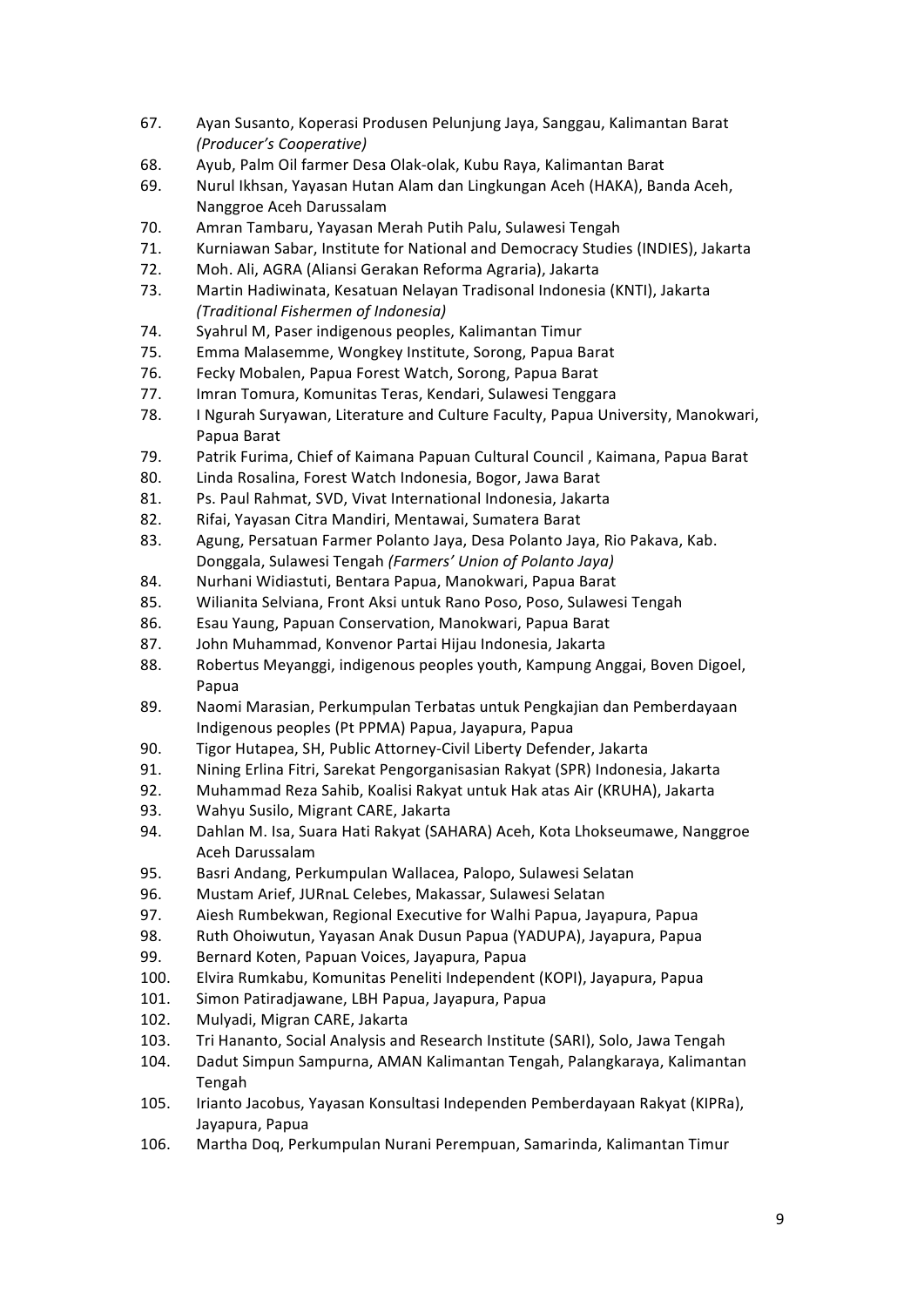- 107. Juniati Aritonang, Perhimpunan Bantuan Hukum Sumatera Utara (Bakumsu), Medan, Sumatera Utara
- 108. Edy Subahani, POKKER SHK Kalimantan Tengah, Palangkaraya, Kalimantan Tengah
- 109. Rudiansyah, Regional Executive for Walhi Jambi, Jambi.
- 110. Metusalak Awom, Jaringan Advokasi Kebijakan Anggaran (JANGKAR), Manokwari, Papua Barat
- 111. Andi Saragih, Perkumpulan Mnukwar, Manokwari, Papua Barat
- 112. Aidil Fitri, Hutan Kita Institute (HAKI), Palembang, Sumatera Selatan
- 113. Bastian Wamafma, Yayasan Intsia, Jayapura, Papua
- 114. Sirzet Gwasgwas, Mbaham Matta Papuan Indigenous peoples Council, Fakfak, Papua Barat
- 115. Ones Wetaku, Ikana indigenous peoples, Kais, Sorong Selatan, Papua Barat
- 116. Susan Herawati, Koalisi Rakyat untuk Keadilan Perikanan (KIARA), Jakarta
- 117. Bram Mengge, indigenous peoples, Teminabuan, Sorong Selatan, Papua Barat
- 118. Habibie Inseiun, Trade Union Care Centre (TUCC), Nanggroe Aceh Darussalam.
- 119. Linus Omba, Mandobo Indigenous peoples, Asiki, Boven Digoel, Papua.
- 120. Anton P. Wijaya, Regional Executive for WALHI Kalimantan Barat, Pontianak, Kalimantan Barat
- 121. Yulius Malaar, Cenderawasih Legal Aid, Jayapura, Papua
- 122. Konstan Natama, Mairasi indigenous peoples, Wasior, Teluk Wondama, Papua Barat
- 123. Nicholas Jemris, Yayasan Gemapala, Fakfak, Papua Barat.
- 124. Fauzi Anwar, Serikat Buruh Perkebunan Kelapa Sawit GSBI PT. Sawit Mas Sejahtera, Kab. Lahat, Sumatera Selatan.
- 125. Fubertus Ipur, Lembaga Pemberdayaan Pergerakan Rakyat (ELPAGAR), Pontianak, Kalimantan Barat
- 126. Muhammad Harisah, Kareso Bulukumba, Sulawesi Selatan.
- 127. Eman Memay Harundja, Komunitas Sehati Makassar (KSM), Sulawesi Selatan
- 128. Ahmad Sofian, Lembaga Pengkajian dan Studi Arus Informasi Regional (LPS-AIR), Pontianak, Kalimantan Barat.
- 129. Zahratun, Panca Karsa, Lombok, Nusa Tenggara Barat.
- 130. JJ Polong, Spora Institute, Palembang, Sumatera Selatan
- 131. Suteno, LPM Equator, Pontianak, Kalimantan Barat.
- 132. Julia, Aliansi Perempuan Kalimantan untuk Keadilan dan Perdamaian, Pontianak, Kalimantan Barat.
- 133. Agustinus, Lembaga Bela Banua Talino (LBBT), Pontianak, Kalimantan Barat.
- 134. Krissusandi, Institute Dayakologi, Pontianak, Kalimantan Barat.
- 135. Azmi Sirajuddin, ECONESIA, Palu, Sulawesi Tengah
- 136. Godlif Korwa, Yayasan Intsia Tanah Papua, Jayapura, Papua
- 137. Carolus Tuah, Pokia 30, Samarinda, Kalimantan Timur
- 138. Kisworo Dwi Cahyono, Eksekutif Daerah WALHI Kalimantan Selatan, Banjarmasin, Kalimantan Selatan
- 139. Paulus Saku, Auwyu indigenous peoples, Kampung Getentiri, Jair, Boven Digoel.
- 140. Ramlan, Kelompok Tani Anak Nagari Rantau, Pasaman, Sumatera Barat.
- 141. Siska Manam, West Papua Updates, Jayapura, Papua
- 142. Harli Muin, Gerakan Rakyat Aceh Menggugat (GERAM), Banda Aceh, Nanggroe Aceh Darussalam
- 143. Ps. Nicodemus Rumbayan, MSC, JPIC Muting, Merauke, Papua
- 144. TM. Zulfikar, Yayasan Ekosistem Leuser (YEL), Banda Aceh, Nangroe Aceh Darussalam
- 145. Zakarias Horota, Dewan Adat Papua (DAP) Domberay, Manokwari, Papua Barat
- 146. Dominikus Uyub, Lanting Bormeo, Kapuas Hulu, Kalimantan Barat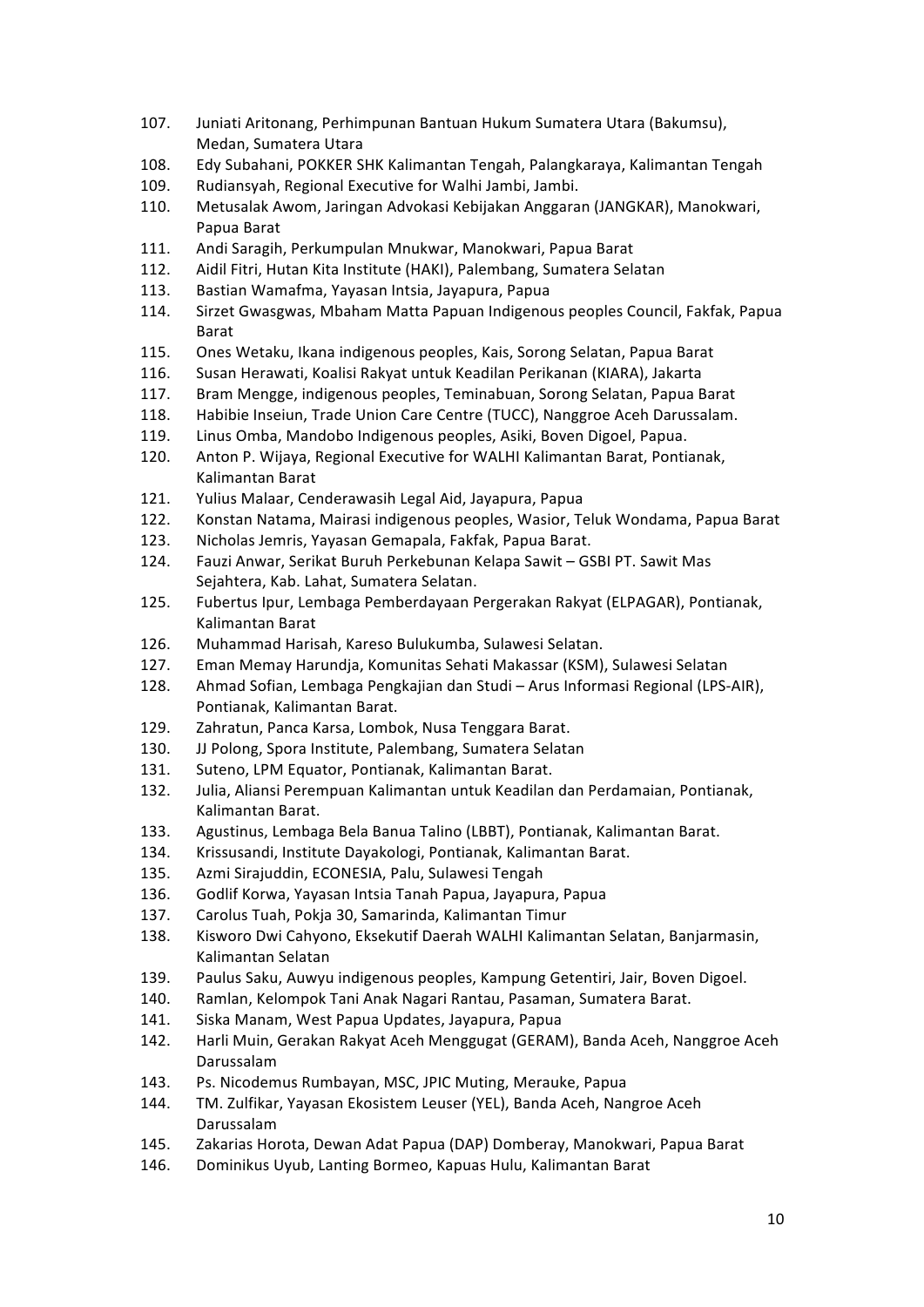- 147. Valentinus Heri, Yayasan Riak Bumi, Pontianak, Kalimantan Barat
- 148. Ansilla Twiseda Mecer, Yayasan Karya Sosial Pancur Kasih, Pontianak, Kalimantan Barat
- 149. Supriyadi Sudirman, Barisan Pemuda Adat Nusantara, Maluku Utara
- 150. Yusuf kiki, LARRA Banggai, Sulawesi Tengah
- 151. Pabeangi P. Lajjo, farmer from Sukamaju, Batui Selatan, Banggai, Sulawesi Tengah
- 152. Agus P. Tatu, Kelompok Tani Mo'otinela, Banggai, Sulawesi Tengah
- 153. Anwar Sastro Maruf, Konfederasi Pergerakan Rakyat Indonesia, Jakarta
- 154. Hermawan, Konfederasi Serikat Nasional, Jakarta
- 155. Yohanes Joko Purwanto, Federasi Serikat Buruh Karya Utama, Jakarta
- 156. Alimin Abraham, Kelompok Pemuda Tani Dulohupa, Bualemo, Banggai, Sulawesi Tengah
- 157. Abner Patras, Masyarakat Tiberias, Bolaang Mongondow, Sulawesi Tengah.
- 158. Maria Borotian, perempuan adat Arso, Keerom, Papua
- 159. Harry Oktavian, Yayasan Bahtera Alam, Pekanbaru, Riau
- 160. Wina Kairina, Hutan Rakyat Instute, Medan, Sumatera Utara
- 161. Adriana Sri Adhiati, TAPOL Promoting Human Rights, Peace and Democracy in Indonesia, UK
- 162. Veronica Koman, International Lawyers for West Papua, Jakarta
- 163. Ahmad Yudis Tuangku Mahadirajo Bosa, Pucuak Adat KAN Muaro Kiawan, Nagari Muaro Kiawan, Kab. Pasaman Barat, Sumatera Barat
- 164. Kasiman M. Batuah, Ninik Mamak, Nagari Muaro Kiawan, Kab. Pasaman Barat, Sumatera Barat
- 165. Syahrul Ramadhan Tanjung Sinaro, indigenous peoples, Nagari Simpang Tigo Koto Baru, Kab. Pasaman Barat, Sumatera Barat
- 166. Pedi Sutan Putiah, Ninik Mamak, Nagari Muaro Kiawan, Kab. Pasaman Barat, Sumatera Barat
- 167. Jhonis Muis, indigenous peoples, Nagari Sasak, Kab. Pasaman Barat, Sumatera Barat
- 168. Sardani Bib, Bosa Adat Sikilang, Nagari Sungai Aua, Kab. Pasaman Barat, Sumatera Barat
- 169. Nasran, Bosa Air Haji, Nagari Sungai Aua, Kab. Pasaman Barat, Sumatera Barat
- 170. H. Syafnil, Spdi, indigenous peoples, Nagari Sasak, Kab. Pasaman Barat, Sumatera Barat
- 171. Sawalman Sutan Laut Api, Pucuk Adat KAM, Nagari Aia Gadang, Kab. Pasaman Barat, Sumatera Barat
- 172. Gusnifar Majo Sadeo, indigenous peoples, Kab. Pasaman Barat, Sumatera Barat
- 173. Nazar Ikhwan Imbang Langik, indigenous peoples, Kab. Pasaman Barat, Sumatera Barat
- 174. Horison Nangkodo Rajo, indigenous peoples, Nagari Mandiangin, Kab. Pasaman Barat, Sumatera Barat
- 175. Ilyas Majosadeo, indigenous peoples, Nagari Kinali, Kab. Pasaman Barat, Sumatera Barat
- 176. Khairuman Bandaro, Pucuk Adat KAN, Nagari Lingkuang Aua, Kab. Pasaman Barat, Sumatera Barat
- 177. H. Gazali Chan, indigenous peoples, Kab. Pasaman Barat, Sumatera Barat
- 178. H. Jurnalis M, indigenous peoples, Kab. Pasaman Barat, Sumatera Barat
- 179. Damri, Ninik Mamak, Nagari Kapa, Kab. Pasaman Barat, Sumatera Barat
- 180. Bahtiar, Ninik Mamak, Nagari Kapa, Kab. Pasaman Barat, Sumatera Barat
- 181. Mainis Dt. Tuankabasaran, Ninik Mamak, Nagari Kapa, Kab. Pasaman Barat, Sumatera Barat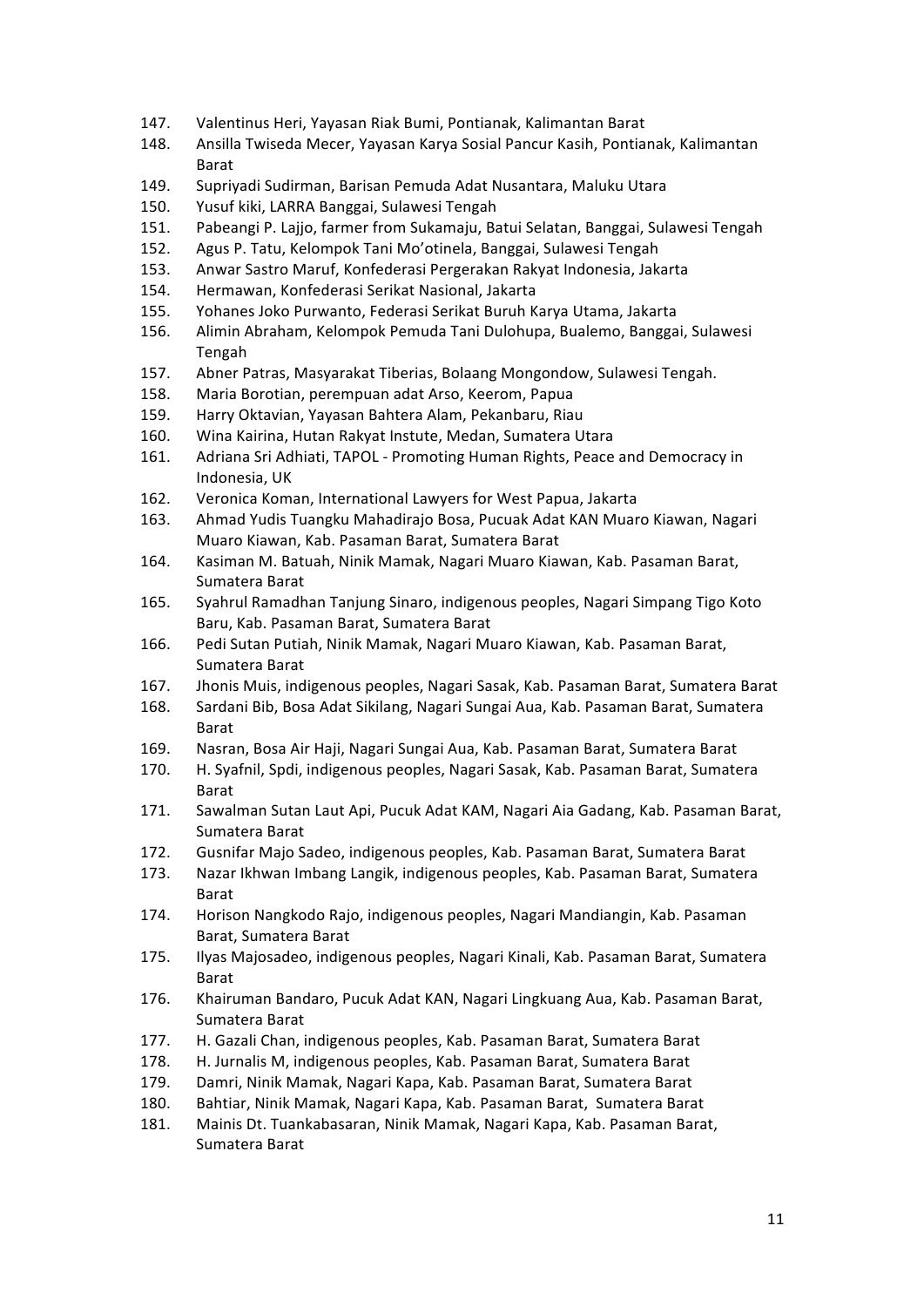- 182. Zainal Abidin Dt. Majo Basa, indigenous peoples, Nagari Kapa, Kab. Pasaman Barat, Sumatera Barat
- 183. Gusti DT. Mangkuto, indigenous peoples, Nagari Kajai, Kab. Pasaman Barat, Sumatera Barat
- 184. Fitra Naldi Dt. Kayo, indigenous peoples, Nagari Kajai, Kab. Pasaman Barat, Sumatera Barat
- 185. Syafri Dt. Maruan, indigenous peoples, Nagari Kajai, Kab. Pasaman Barat,,.... Sumatera Barat
- 186. Taslim S. Dt. Kabasara, indigenous peoples, Nagari Air Gadang, Kab. Pasaman Barat, Sumatera Barat
- 187. Tuangku Hendri Eka Putra Daulat Parit Batu Pasaman, Nagari Lingkungan Aua, Kab. Pasaman Barat, Sumatera Barat
- 188. Samsiwan Rangkayo Mudo, Ninik Mamak, Nagari Kapa, Kab. Pasaman Barat, Sumatera Barat
- 189. Aziman Sutan Ameh, indigenous peoples, Nagari Kapa, Kab. Pasaman Barat, Sumatera Barat
- 190. Alman Gampo Alam, Pucuk adat KAN, Nagari Kapa, Kab. Pasaman Barat, Sumatera Barat
- 191. Gusti Dt Mangkuto, indigenous peoples, Nagari Kajai, Kab. Pasaman Barat, Sumatra Barat
- 192. Dirman, Serikat Tani, Desa Mantangai Hulu, Kapuas, Kalimantan Tengah
- 193. Yunita, Serikat Tani, Desa Mantangai Hulu, Kapuas, Kalimantan Tengah
- 194. Karti, palm oil farmer, Desa Pulau Kaladan, Kapuas, Kalimantan Tengah
- 195. Nirwan, palm oil farmer, Desa Pulau Kaladan, Kapuas, Kalimantan Tengah
- 196. Damak, palm oil farmer, Desa Pulau Kaladan, Kapuas, Kalimantan Tengah
- 197. Bardin, farmer, Desa Pulau Kaladan, Kapuas, Kalimantan Tengah
- 198. Uhing, farmer, Desa Pulau Kaladan, Kapuas, Kalimantan Tengah
- 199. Adiatma, farmer, Desa Pulau Kaladan, Kapuas, Kalimantan Tengah
- 200. Dehen, MH, indigenous peoples Dayak Ngaju, Kapuas, Kalimantan Tengah
- 201. Irwan S, Kerukunan Suku Dayak Meratus, Banjarmasin, Kalimantan Selatan
- 202. Robby M. Ngaki, Dewan Adat Dayak, Banjarmasin, Kalimantan Selatan
- 203. Heri Susanto, Yayasan Tahanjungan Tarung, Kapuas, Kalimantan Tengah
- 204. Raden Ledi Karsapatir Mathias, Dewan Adat Dayak, Kapuas, Kalimantan Tengah
- 205. Ihwan, activist, Kuala Kapuas, Kalimantan Tengah
- 206. Abdul Hamid, indigenous peoples Dayak Ngaju, Desa Katunjung, Kapuas, Kalimantan Tengah
- 207. Dumu, Lembaga Hutan Adat, Desa Pulau Kladan, Kapuas, Kalimantan Tengah
- 208. Ather. palm oil farmer, Desa Pulau Kaladan, Kapuas, Kalimantan Tengah
- 209. Tanduk, AMAN Kapuas, Desa Pulau Kaladan, Kapuas, Kalimantan Tengah
- 210. Kostan Magablo, AMAN Sorong Raya, Sorong, Papua Barat
- 211. Mukri Friatna, activist lingkungan, Bandar Lampung
- 212. Norhadi Karben, Serikat Tani Manggatang Tarung, Desa Mantangai Hulu, Kapuas, Kalimantan Tengah
- 213. Mardian, farmer, Desa Sembuluh, Kec. Danau Sembuluh, Kab. Seruyan, Kalimantan Tengah.
- 214. Mairaji, community mapping activist, Palangka Raya, Kalimantan Tengah
- 215. Misradi, farmer, Desa Sei Ahas, Mantangai, Kab. Kapuas, Kalimantan Tengah
- 216. Demianus Safe, activist, Distrik Ayamaru Tengah, Kab. Maybrat, Papua Barat
- 217. Gunawan Inggeruhi, indigenous peoples of Yerisiam, Kampung Sima, Nabire, Provinsi Papua Barat.
- 218. Dirman, Serikat Tani, Desa Mantangai Hulu, Kapuas, Kalimantan Tengah.